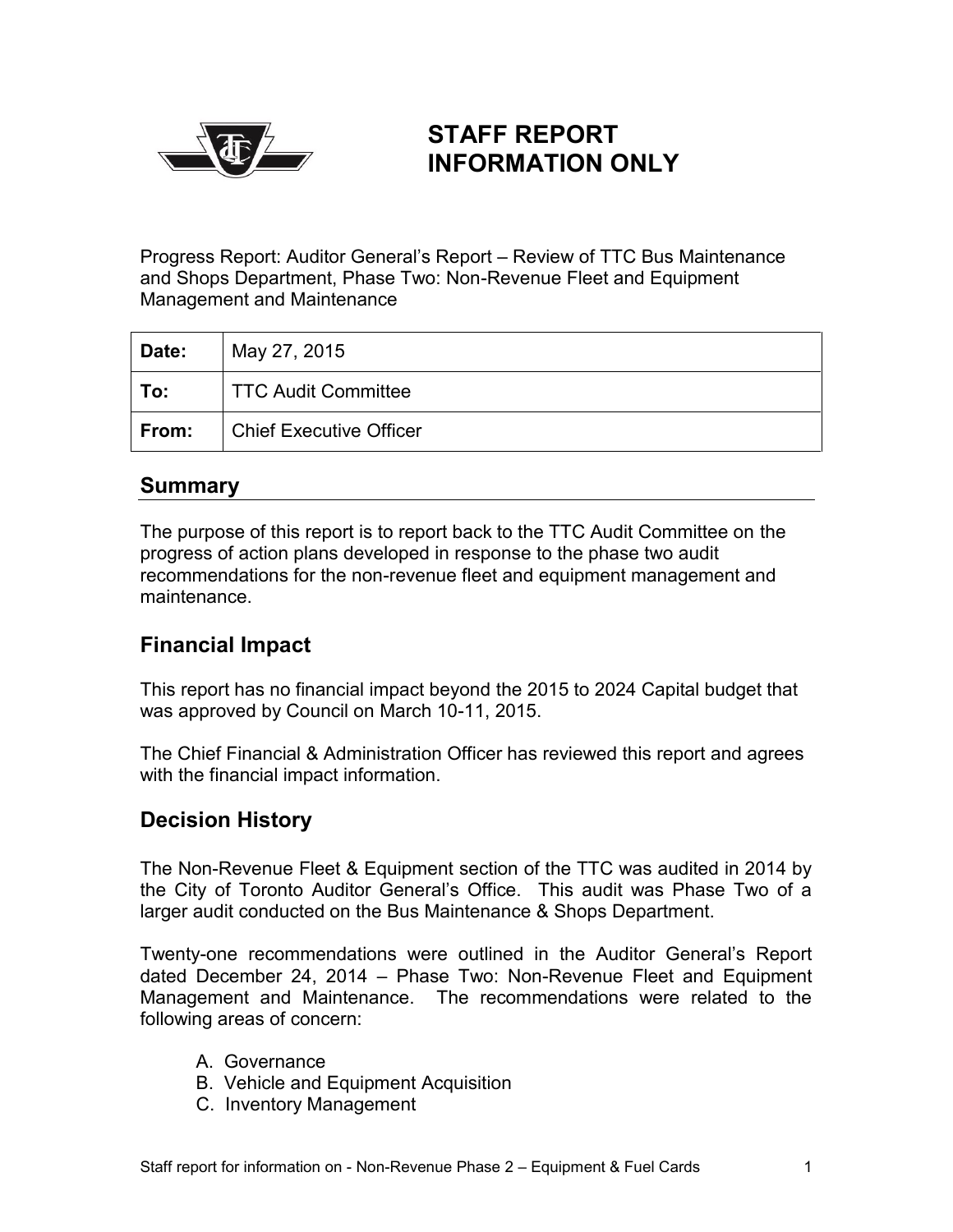- D. Rental Vehicles
- E. Garage Operations
- F. Warranty Administration

Based on the recommendations, TTC staff developed a total of 47 action plans to address areas of Bus Maintenance concerns itemized in points A to F above.

In addition to the above areas of focus, the Auditor General also reviewed TTC's management of fuel cards. A total of four recommendations resulted from this audit. Staff created six action plans to address the management of fuel cards.

This report provides a summary of the progress made on the action plans.

# **Issue Background**

### **Governance**

The following recommendations were provided for this area of concern:

### *Recommendation #1:*

*The Board requests the Chief Executive Officer to review the current nonrevenue vehicle and equipment fleet management structure with a view to ensuring all key fleet management functions are defined and established with adequate corporate oversight.*

### *Recommendation #2:*

*The Board requests the Chief Executive Officer to consider implementing a chargeback process or other measures for non-revenue vehicle and equipment costs to help optimize use of vehicle and equipment resources by user departments and enhance accountability.*

TTC current governance structure is a 'decentralized' system. As a result, roles and responsibilities between the various departments and user groups are not well defined. Corporate oversight and strategic planning is therefore lacking.

TTC staff have developed five action plans to address recommendation #1 and one action plan to address recommendation #2. These include identifying a dedicated Non-Revenue Fleet Manager, a complete review of the organizational structure and investigating options to increase accountability amongst vehicle and equipment user groups. Of the six action plans one has been completed and five are in progress.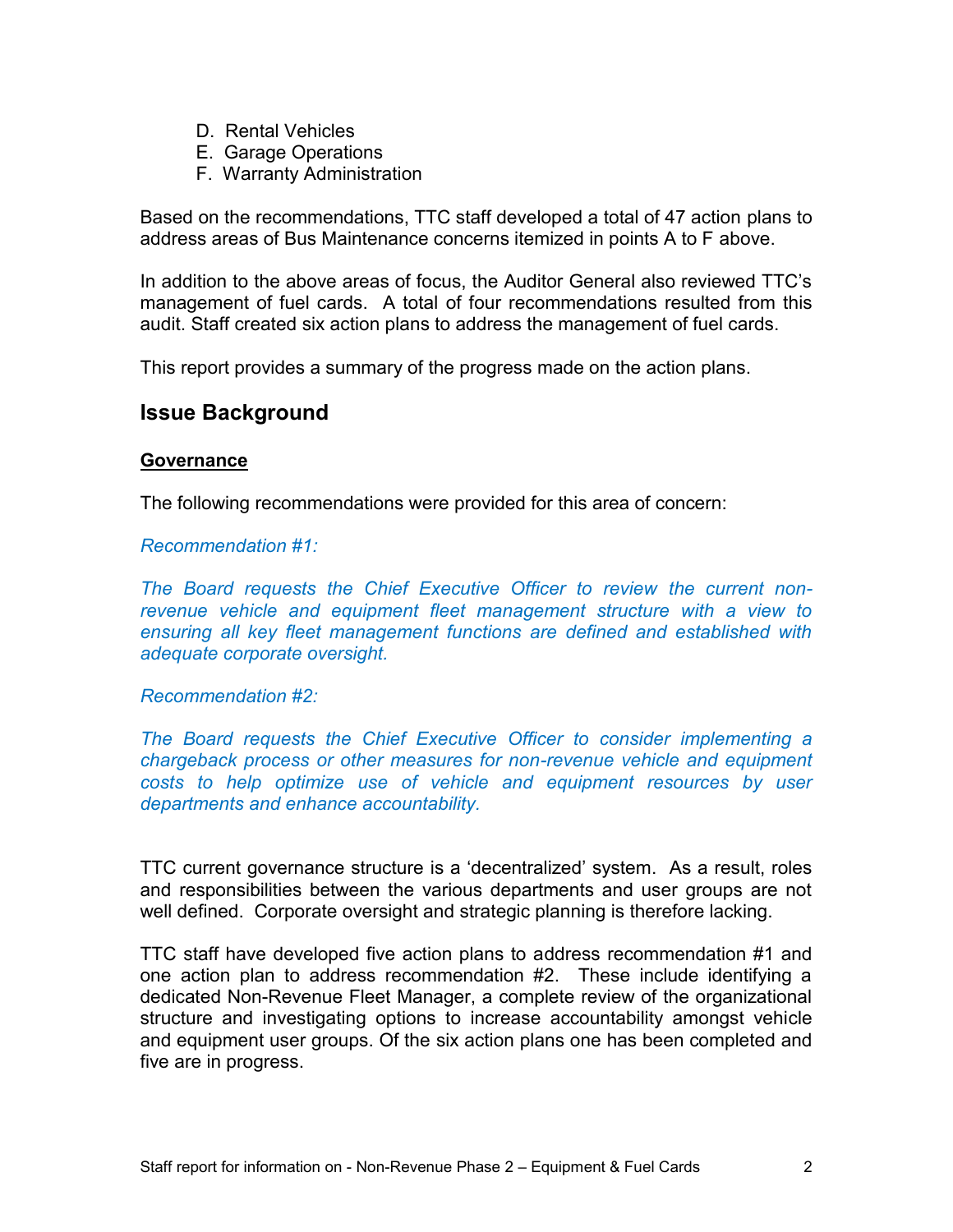One of the five action plans related to recommendation #1 has been completed with the identification of a dedicated Non-Revenue Fleet & Equipment Manager. Two of the remaining four action plans which include investigating a new organizational structure and defining roles and responsibilities are in progress. The remaining two action plans involve implementing organizational changes which will be addressed in future budget changes.

Investigation into the possibility of implementing a charge back process has also been completed and was not considered a practical control. Staff, however, recognized the need to increase visibility of user group costs and expenses for vehicles and equipment under their control. As a result, process improvements for better data collection are being investigated and implemented so that annual reports can be generated for department staff to review, monitor costs and track expenses.

The action plans developed to address Governance will change the way the nonrevenue fleet and equipment section is managed, from a decentralized system to a centralized system. Consultation with the City of Toronto's Fleet Management Division has been initiated to potentially mirror organizational structure.

### **Vehicle and Equipment Acquisition**

Five recommendations by the Auditor General have resulted in this area of focus. These included:

### *Recommendation #3:*

*The Board requests the Chief Executive Officer to enhance the current review and approval process for non-revenue vehicle and equipment acquisitions such that the needs, purposes and project usage of the requested vehicles and equipment can be adequately evaluated.*

#### *Recommendation #4:*

*The Board requests the Chief Executive Officer to conduct detailed reviews of utilization levels of non-revenue vehicles and equipment to identify underutilized vehicles and equipment.*

#### *Recommendation #5:*

*The Board requests the Chief Executive Officer to undertake an assessment of alternatives of meeting non-revenue vehicle and equipment needs prior to finalizing annual vehicle and equipment procurement decisions.*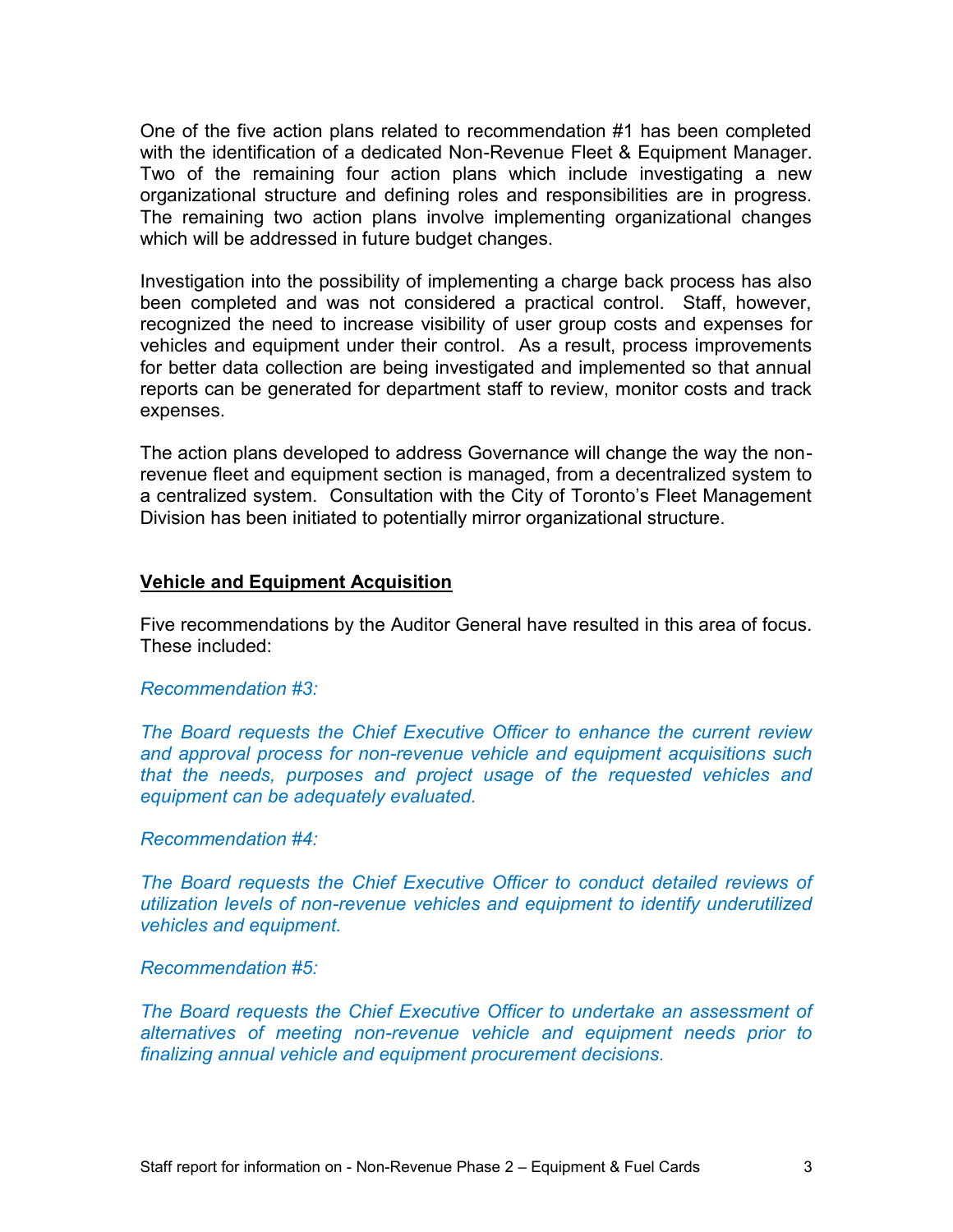### *Recommendation #6:*

*The Board requests the Chief Executive Officer to take immediate actions to identify and prioritize the replacement of existing aging non-revenue vehicles incurring significant annual maintenance and repair costs.*

#### *Recommendation #7:*

*The Board requests the Chief Executive Officer to ensure that vehicle life cycle costs are actively monitored and analyzed as part of the non-revenue fleet management functions. A re-assessment of the current non-revenue vehicle replacement criteria should be undertaken to ensure the criteria are effective in preventing excessive maintenance and repair costs*

Based on the above recommendations, staff developed 13 action plans, out of which 2 of which have been completed. Due to the similarities of the recommendations, many of the 13 action plans have been combined. At the core of the action plans, is the need to consult with each user group and conduct an overall 'Needs Assessment Review'. Information collected from each user group will be compiled to develop a corporate strategy for non-revenue vehicles, a fleet plan for procurement and options to share vehicles based on usage. Information collected will be used to develop a Non-Revenue Fleet & Equipment plan for the 2016-2025 budget submission. As of April 15, 2015, 80% of the user groups have been consulted as part of the needs assessment review, with completion expected by the end of May 2015.

An action plan to address recommendation #6 has been completed, which was to retire vehicles which have exceeded their planned lifecycle; this was addressed as new vehicles were received in early 2015.

A review of replacement criteria as identified in recommendation #7 was also completed. Replacement criteria were found to be in line with other city agencies and the City of Toronto Fleet Services Division criteria.

#### **Inventory Management**

One recommendation resulted from this area of the audit. Based on recommendation #8, staff developed a total of 6 action plans to address inventory with one plan completed to date; the remaining plans will be addressed with integration of the non-revenue fleet into the Vehicle Work Order system (VWO).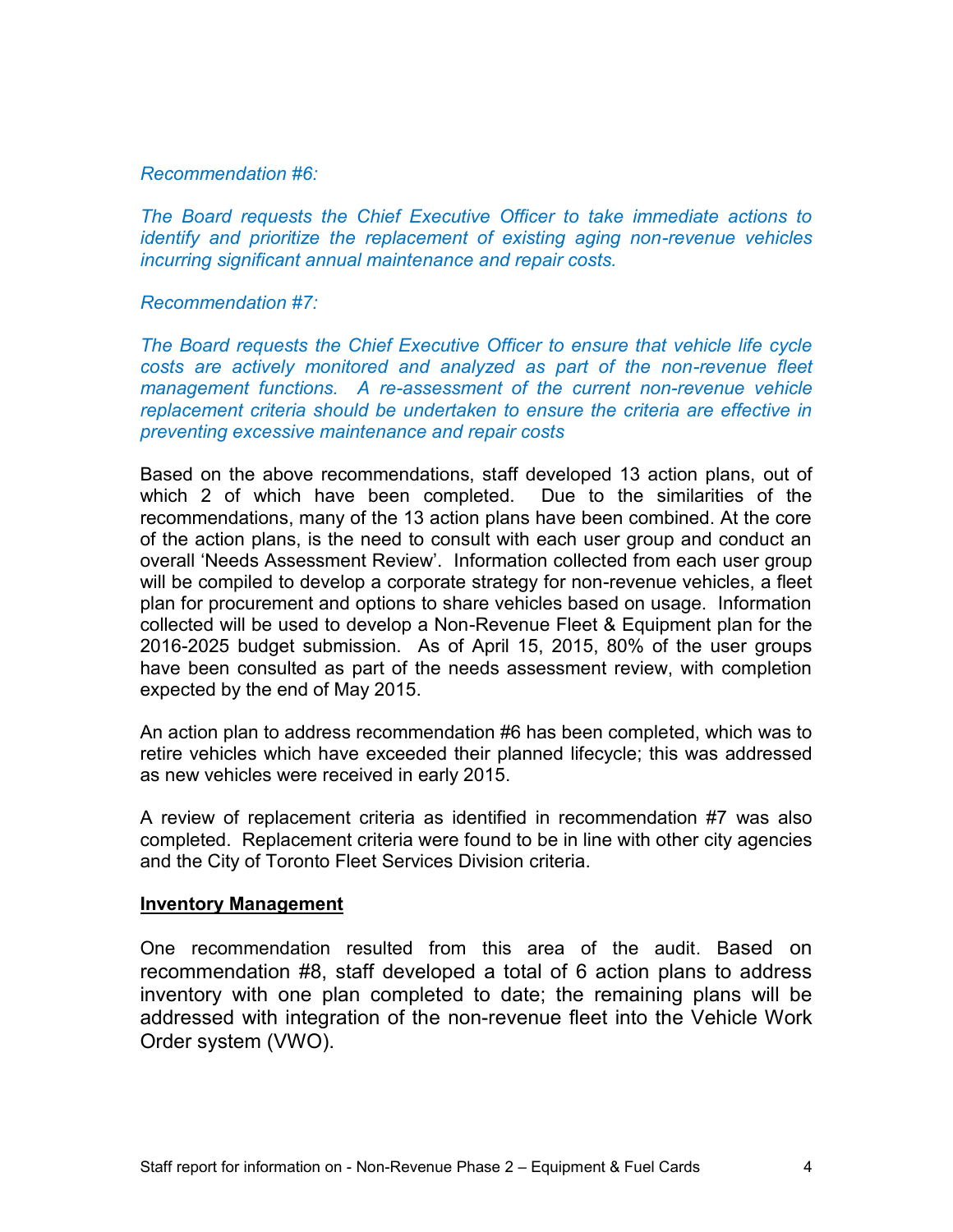### *Recommendation #8:*

*The Board requests the Chief Executive Officer to review inventory management of non-revenue vehicles and fleet equipment to ensure the inventory is accurate, complete and up-to-date. Steps to be taken should include but not be limited to:*

- *a. Assigning a staff person responsible for the oversight and management of inventory*
- *b. Establishing clear policy and criteria defining the type and value of assets to be tracked*
- *c. Ensuring records kept in the Vehicle Work Order (VWO) system meet annual asset reporting requirements and*
- *d. Expanding the current criteria for tracking fleet equipment in VWO to establish a centralized and complete fleet equipment database*

Critical to inventory management are the processes, controls and tools available to staff. The VWO system utilized by the Bus Maintenance and Shops Department and the Materials and Procurement Department was implemented in 2012. The software did not allow for efficient material handling processes, adequate controls and tracking of inventory. This system is also used to manage the bus fleet. Deficiencies were recognized by staff prior to the Auditor General's audit.

In 2013, staff commenced developing improvements and upgrades to the VWO system. Improvements are currently being implemented for the bus fleet. Similar improvements and upgrades are scheduled for the Non-Revenue fleet in 2016- 2017. Improvements will not only be identified for the VWO system, but a complete business analysis will be performed to include improvement to processes, controls and oversight.

## **Rental Vehicles**

A total of 4 recommendations were listed for this area of the audit, staff developed a total of 5 action plans to address rental vehicle management. To date two plans have been completed; the remaining will be addressed in conjunction with other plans as part of this audit.

### *Recommendation #9:*

*The Board requests the Chief Executive Officer to review the list of long-term rentals of non-revenue vehicles to determine whether these long-term rentals are justified and cost effective.*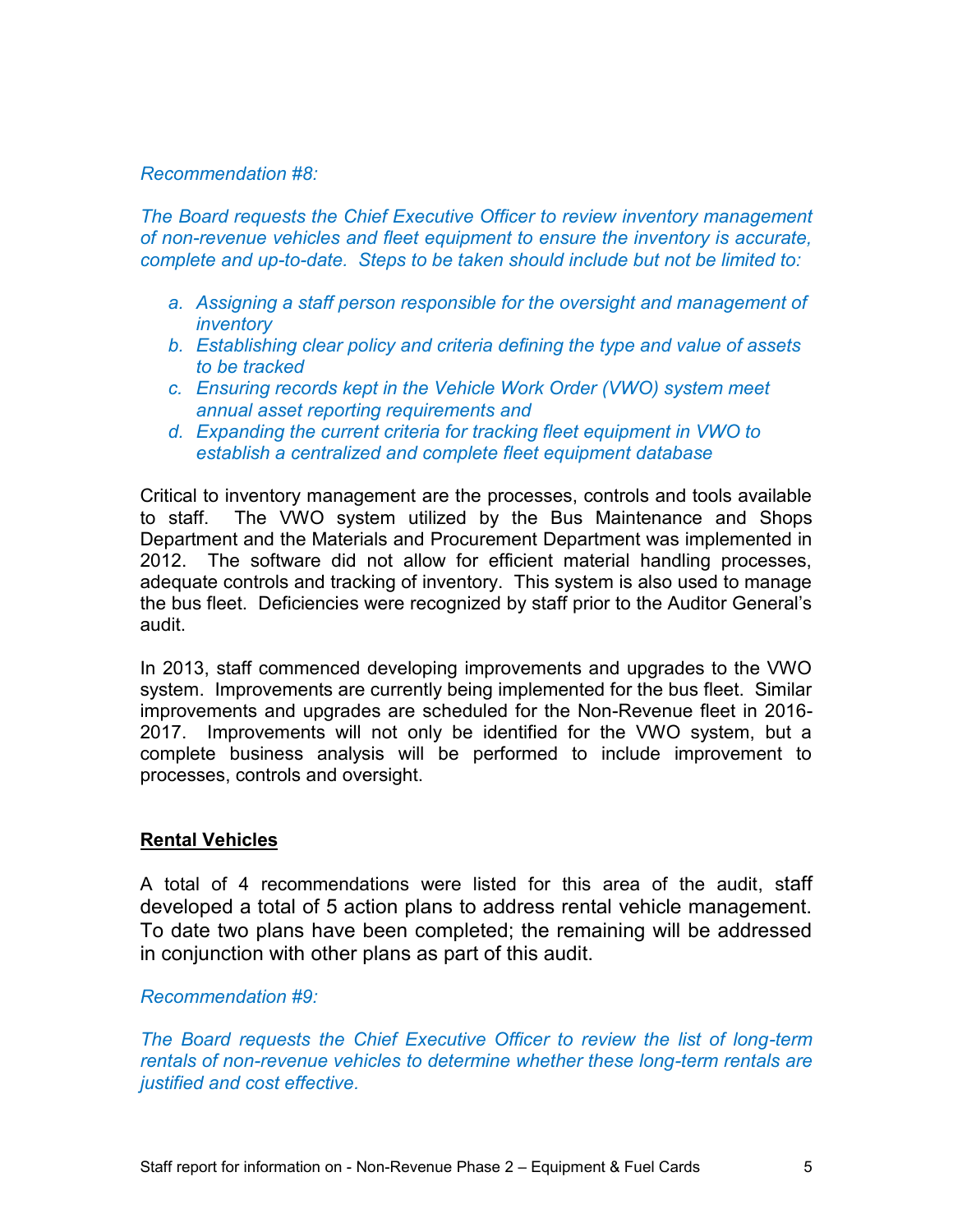### *Recommendation #10:*

*The Board requests the Chief Executive Officer to enhance current rental vehicle review and approval process by incorporating a corporate wide review of rental vehicle needs, available vehicle resources and opportunities for shared usage.*

#### *Recommendation #11:*

*The Board requests the Chief Executive Officer to review rental vehicle insurance costs provided by rental companies. A determination should be made as to whether self-insurance coverage is less costly.*

*Recommendation #12:* 

*The Board requests the Chief Executive Officer to work collaboratively with the Director of the City of Toronto Fleet Services Division to determine the feasibility of issuing a joint Request for Quotation in future acquisition of rental vehicles.*

The need for rental vehicles and alternatives for renting are being reviewed as part of the Needs Assessment Review. The action plan for recommendation #10 has been completed. A new review process has been implemented and the number of rental vehicles has been reduced from 81 to 57 as of April 10, 2015. In most cases this was achieved as new vehicles were purchased and rental vehicles returned.

Staff is currently compiling data to perform a cost benefit analysis between vehicle insurance provided by rental companies vs self-insurance coverage which is what the city uses. The targeted completion date for the analysis is May 28, 2015. Staff is also consulting with the City of Toronto Fleet Services as part of the Shared Service Committee, to determine the feasibility of adopting a shared rental vehicle contract.

### **Garage Operations**

A total of 7 recommendations were listed for this area of the audit, staff developed a total of 14 action plans to address rental vehicle management. To date three plans have been completed; the remaining plans will be completed in conjunction with Global Position System, Automatic Vehicle Locating system (GPS/AVL) pilot, and VWO integration which are part of this audit.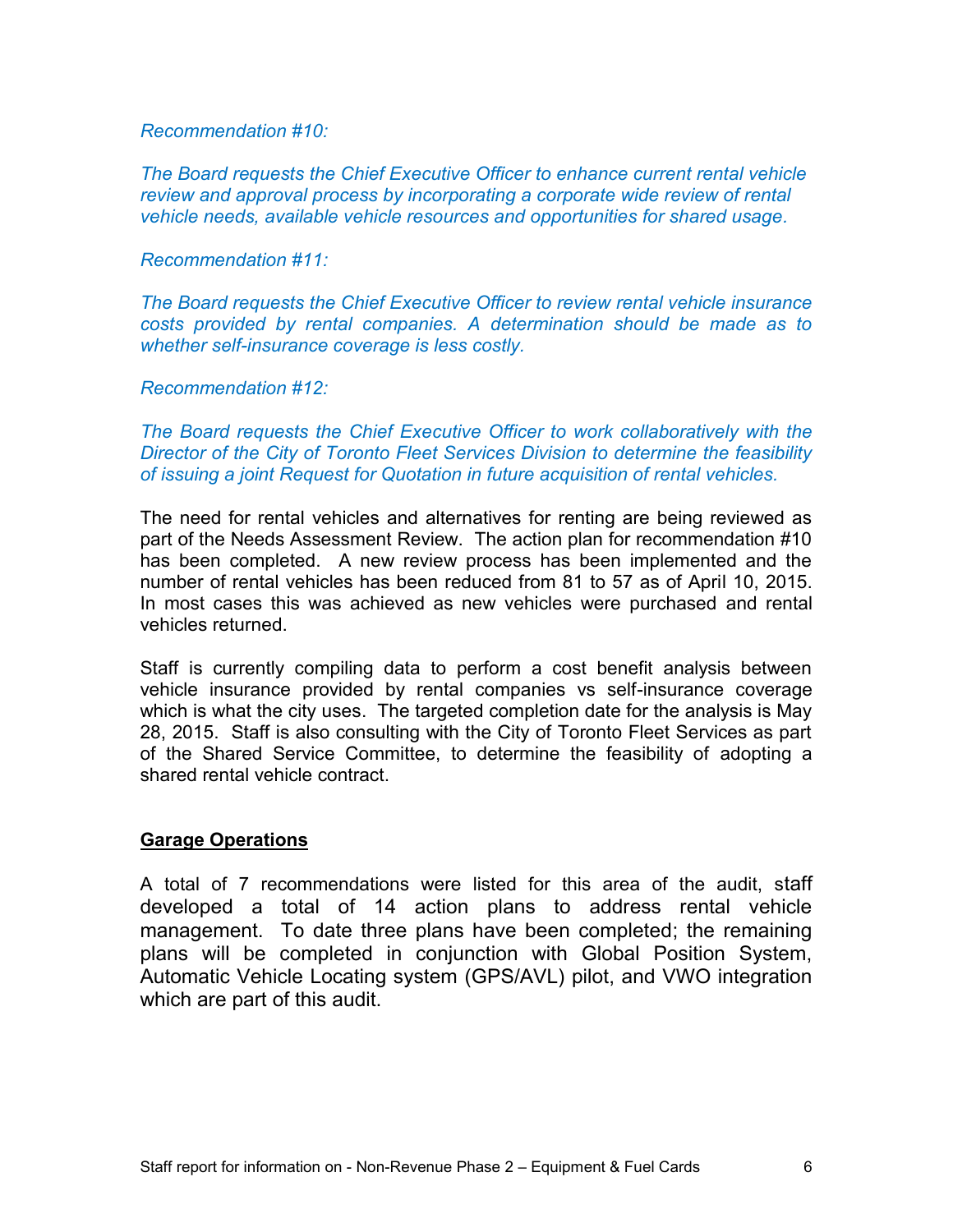*Recommendation #13:*

*The Board requests the Chief Executive Officer to take steps to improve nonrevenue vehicle user compliance with scheduled maintenance, including steps to address user concerns*

*Recommendation #14:*

*The Board requests the Chief Executive Officer to ensure accurate and up-todate non-revenue vehicle kilometrage data are obtained to facilitate effective preventative maintenance scheduling*

*Recommendation #15:*

*The Board requests the Chief Executive Officer to improve the effectiveness of the Vehicle Work Order system for non-revenue fleet management. Steps to be taken should include but not be limited to:* 

*(a) Addressing existing preventive maintenance scheduling issues in the system;* 

*(b) Ensuring adequate system access is provided to garage management staff;*

*(c) Re-assessing the practicality of existing data entry controls;* 

*(d) Ensuring accuracy of system generated management reports; and*

*(e) Expanding the existing system reports to include reports on fleet management key performance indicators.*

*Recommendation #16:*

*The Board request the Chief Executive Officer to develop and implement nonrevenue fleet quality assurance processes to systematically monitor and detect repair quality issues.*

#### *Recommendation #17:*

*The Board request the Chief Executive Officer to ensure adequate controls are in place at TTC garages to deter and detect ordering of non-revenue vehicle and equipment parts for non-TTC uses. Periodic reviews should be considered by TTC internal audit staff.*

*Recommendation #18:*

*The Board request the Chief Executive Officer to take steps to shorten garage service turnaround time for non-revenue fleet by addressing issues pertaining to garage capacity, availability of technicians, parts availability and maintenance scheduling.*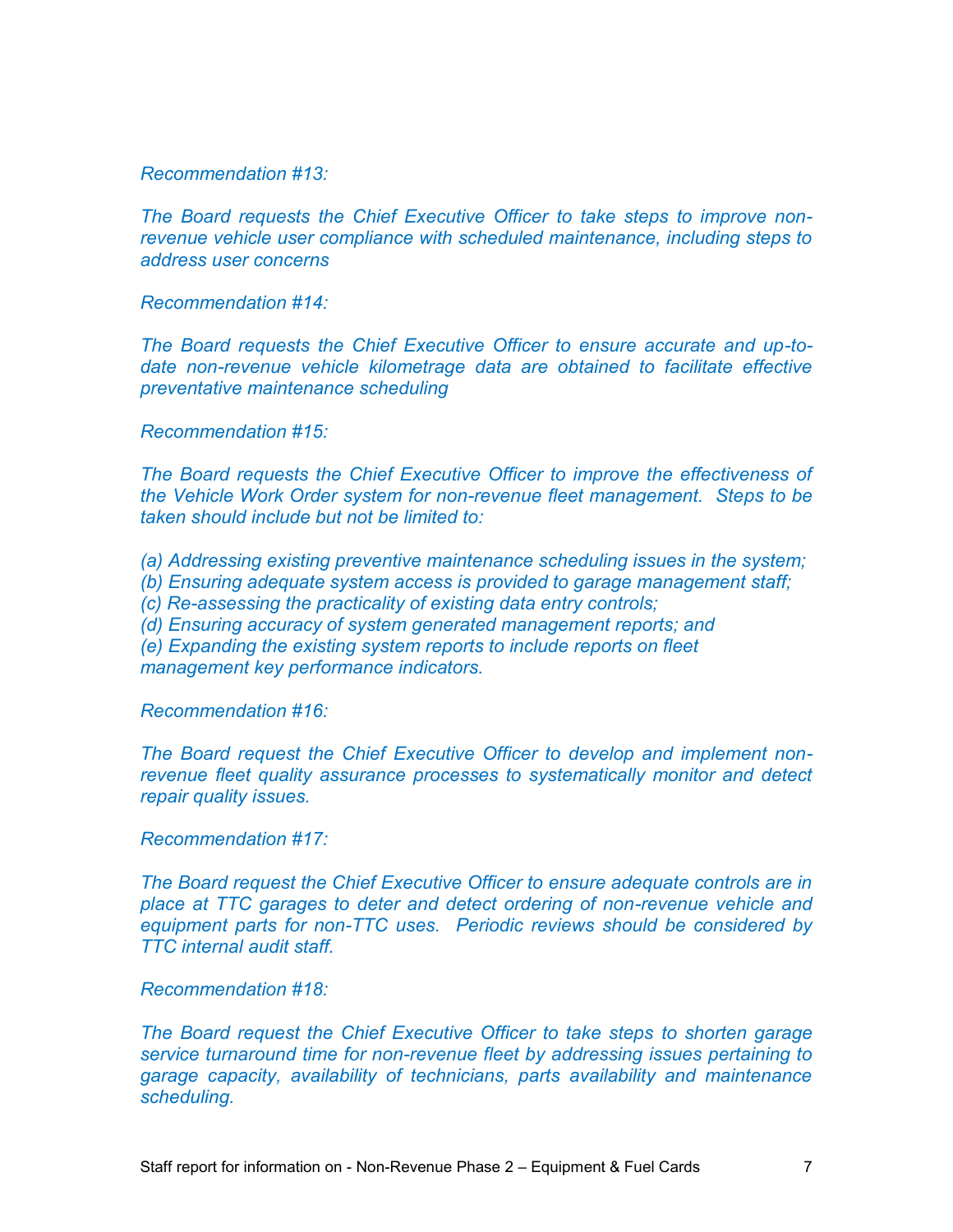## *Recommendation #19:*

*The Board request the Chief Executive Officer to shorten the period of time readying a new non-revenue vehicle for operation. Steps to be taken should include but not be limited to setting a targeted time frame and improving coordination and communication among various TTC departments.*

Efficiency of operations is largely dependent upon the tools in place to manage data collection, planning and scheduling. To improve preventive maintenance compliance, planning and scheduling, the following tools are being implemented and improved upon:

- 1. GPS Global Positioning Systems / AVL Automatic Vehicle Locators
- 2. VWO Vehicle Maintenance Systems

The implementation of GPS and AVL, onto the non-revenue fleet will assist to collect more accurate mileage data and to better plan maintenance activities (recommendations #13 & 14). GPS/AVL installation on 20 vehicles is scheduled for June 2015 as a pilot program. If successful, full implementation will be rolled out commencing in 2016.

Modifications to the existing maintenance work order system, VWO, will also commence in June 2015 to link it with the GPS/AVL system. Data from the GPS/AVL will be used to feed the VWO to better plan maintenance work. Improvements to the VWO system and the closing of the material stores area similar to business improvements being conducted in the bus garages will also be performed for the non-revenue garages. These improvements will result in tighter controls of material inventory and further help with maintenance planning (recommendations 15, 17 & 18).

As part of Bus Maintenance & Shop's continuous improvement process, a Vehicle Reliability and Quality Assurance Group was implemented for the city bus garages. In addition, Reliability Centered Maintenance (RCM) programs are being developed and rolled out for the city bus fleet. Similar resources and programs will be implemented for the non-revenue fleet to address recommendation #16.

## **Warranty Administration**

A total of 2 recommendations were listed for this area of the audit. Staff developed 3 plans to address warranty management. To date one plan has been completed; the remaining plans require feedback from the City of Toronto Fleet Services, who are undergoing their own organizational review. Warranty tracking of non-revenue repairs will be completed in conjunction with integration and updates of VWO.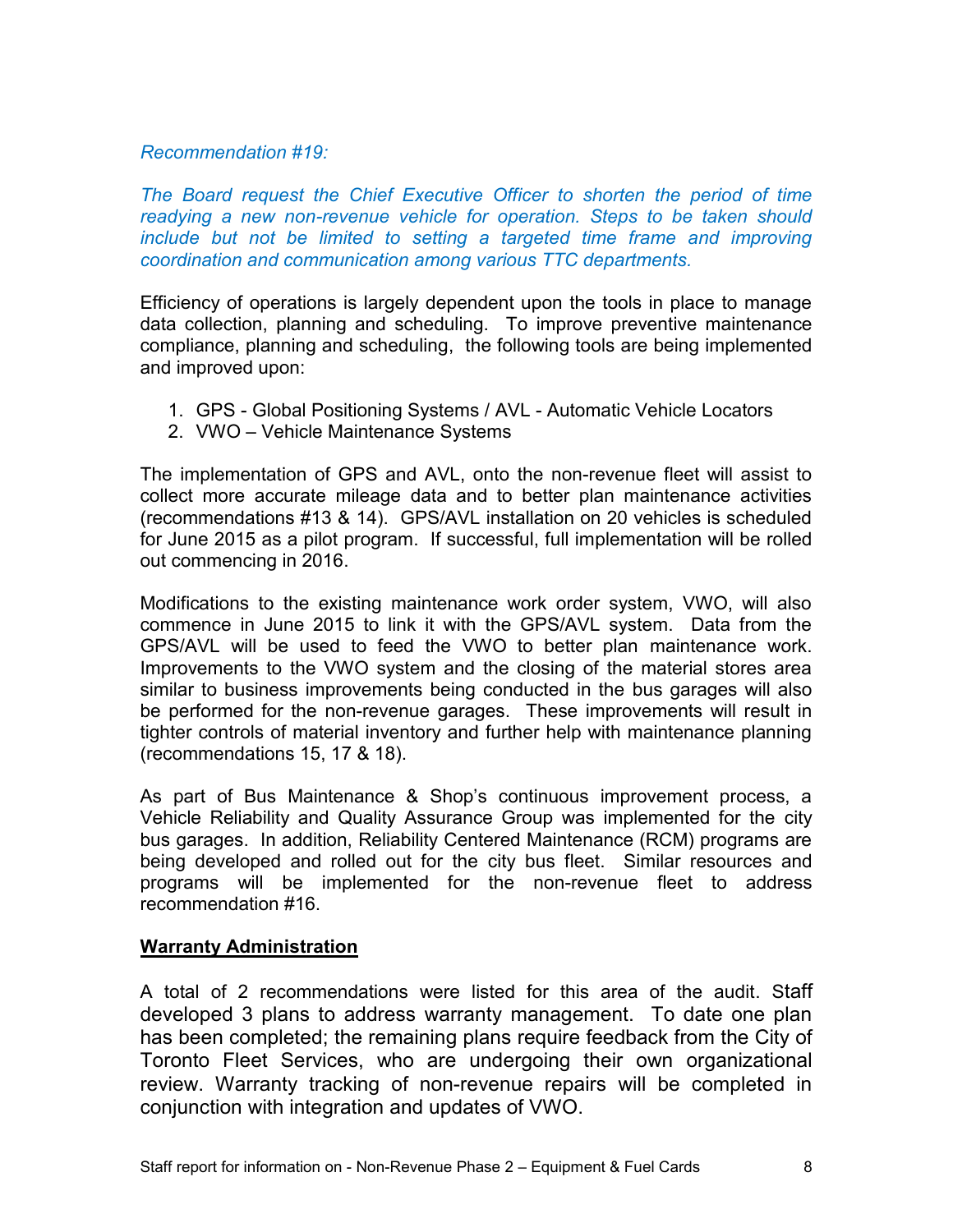*Recommendation #20:*

*The Board request the Chief Executive Officer to establish a formal warranty management process for non-revenue vehicles and fleet equipment such that warranty claims are maximized.*

*Recommendation #21:*

*The Board request the Chief Executive Officer to ensure the non-revenue vehicle procurement process take into account the ease and practicality of warranty administration.*

Staff has met with City of Toronto Fleet Services and confirmed that we are following similar processes to identify and recover existing warranty of current purchases. Staff has also updated our new vehicle Request For Proposal's to include an improved warranty specification, improved vendor repair reaction timeframe, and a process for warranty charge backs to the suppliers as necessary.

## **Fuel Cards**

A total of 3 recommendations were listed for this area of the audit. Staff developed 4 action plans to address fuel controls. To date three plans have been completed; the remaining plan will be completed with the rollout of the updated Fuel Card User Process.

## *Recommendation #1:*

*The Board request the Chief Executive Officer to review and revise the current fuel card policy and procedures such that adequate controls are developed and implemented to facilitate effective monitoring of fuel card transactions and detection of questionable transactions*

## *Recommendation #2:*

*The Board request the Chief Executive Officer to take the necessary steps to improve compliance with fuel card policy and procedural requirements, including but not be limited to:* 

*a. Developing additional procedural requirements to hold user group management staff accountable for non-compliance with fuel card policies;* 

*b. Undertaking an immediate review of active Personal Identification Numbers (PINs) to identify and cancel PINs previously assigned to employees who have since terminated their employment; and*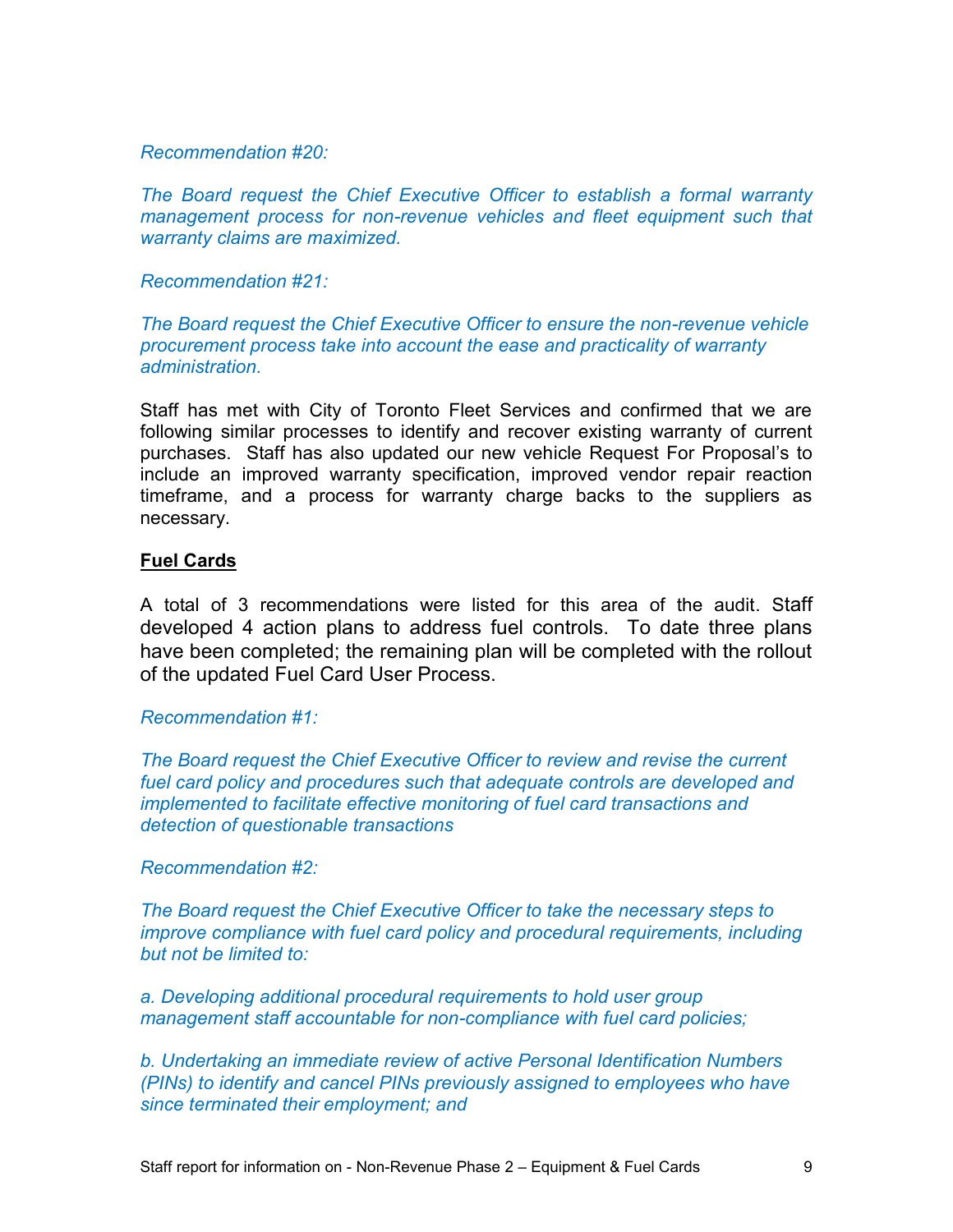*c. Developing procedures to facilitate timely notification and cancellation of PINs upon employment termination.* 

*Recommendation #3:*

*The Board request the Chief Executive Officer to strengthen existing fuel card administration and monitoring processes by the Systems Contract and Administration Unit. Steps to be taken should include but not be limited to:* 

*a. Ensuring the issuance of fuel cards and personal identification numbers are in accordance with the policy and procedural requirements;* 

*b. Improving the effectiveness of transaction sample reviews by the Systems Contract and Administration Unit; and*

*c. Defining exception reporting requirements and providing regular exception reports to aid management review of fuel card transactions and monitoring.*

Staff is updating the fuel card process to improve controls and user accountability. A revised fuel card user tracking process has been implemented to ensure employee transfers/retirements are reflected in PIN cancellations as appropriate, as well all user PIN's assigned can be cross-referenced and identified as valid. Reports of any transaction errors or questions are identified and forwarded to the user group Managers for follow-up. Fuel card supplier industry standard exception reports are being obtained to allow for a second review of fuel card usage for the user groups review. The addition of Global Positioning System (GPS) vehicle tracking and fuel dispensed into each vehicle will aid in future fuel controls as the initiatives come online.

### **Fuel Purchase Options**

There was 1 recommendation related to the fuel purchase area of the audit. Staff developed 2 action plans to address this area. To date one plan has been completed which has staff attending all of the City Shared Services Committee Meetings. The remaining plan will be completed with the completion of the city fueling pilot, which should be evaluated in the fall of 2015.

### *Recommendation #4:*

*The Board request the Chief Executive Officer to, prior to issuing TTC's next fuel card contract in 2016, work with the Director of the City of Toronto Fleet Services Division to determine the feasibility and merits of utilizing the City's fuel supply*